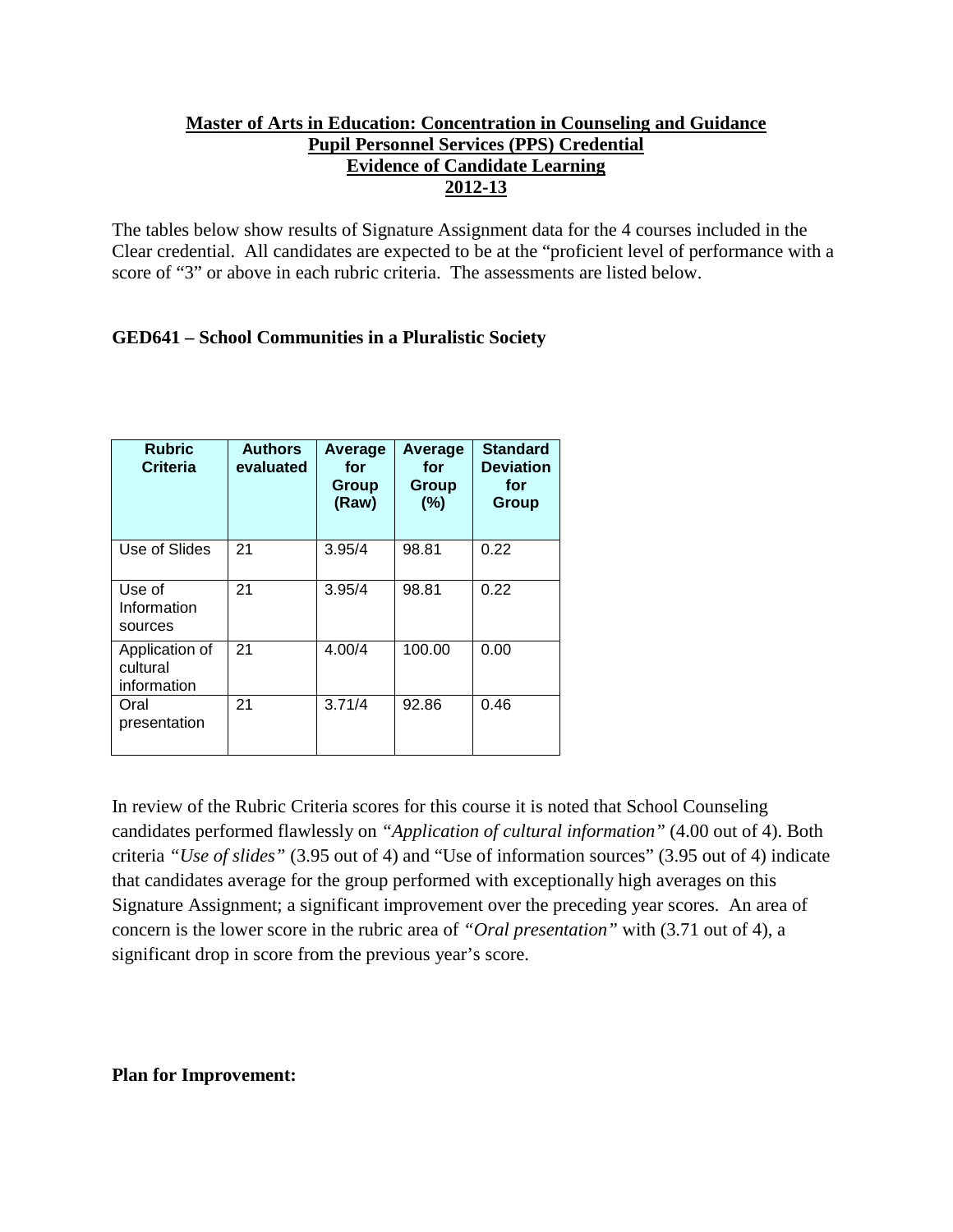The PPS Program Director along with the GED 641 professors will review the rubric criterion for coherency of rational and make recommendations if necessary.

| <b>Rubric Criteria</b>                                                                                                 | <b>Authors</b><br>evaluated | <b>Average</b><br>for<br>Group<br>(Raw) | Average<br>for<br><b>Group</b><br>(%) | <b>Standard</b><br><b>Deviation</b><br>for<br><b>Group</b> |
|------------------------------------------------------------------------------------------------------------------------|-----------------------------|-----------------------------------------|---------------------------------------|------------------------------------------------------------|
| Paper<br>demonstrates<br>the candidate's<br>understanding<br>of counseling<br>theory and<br>integrative<br>perspective | 29                          | 3.38/4                                  | 84.48                                 | 0.62                                                       |
| Paper<br>demonstrates<br>the candidate's<br>understanding<br>of legal and<br>ethical issues                            | 29                          | 2.93/4                                  | 73.28                                 | 0.65                                                       |
| Paper<br>demonstrates<br>the candidate's<br>theoretical<br>knowledge of<br>individual<br>counseling                    | 29                          | 3.62/4                                  | 90.52                                 | 0.49                                                       |
| Mechanics in<br>Writing                                                                                                | 29                          | $3.52\overline{4}$                      | 87.93                                 | 0.57                                                       |
| Use of<br>Resources                                                                                                    | 29                          | 3.90/4                                  | 97.41                                 | 0.56                                                       |

**GED662 – Foundations of Counseling & Counseling Theory**

In review of the Rubric Criteria scores for this course it is noted that School Counseling candidates performed reasonably well in the area of *"Use of Resources"* (3.90 out of 4), and very well in the area *"Theoretical Knowledge of Individual Counseling"* (3.62 out of 4) for this Signature Assignment. The area of greatest concern is the score on the criterion *"Understanding of Legal and Ethical Issues"* (2.93 out of 4) for this Signature Assignment.

# **Plan for Improvement:**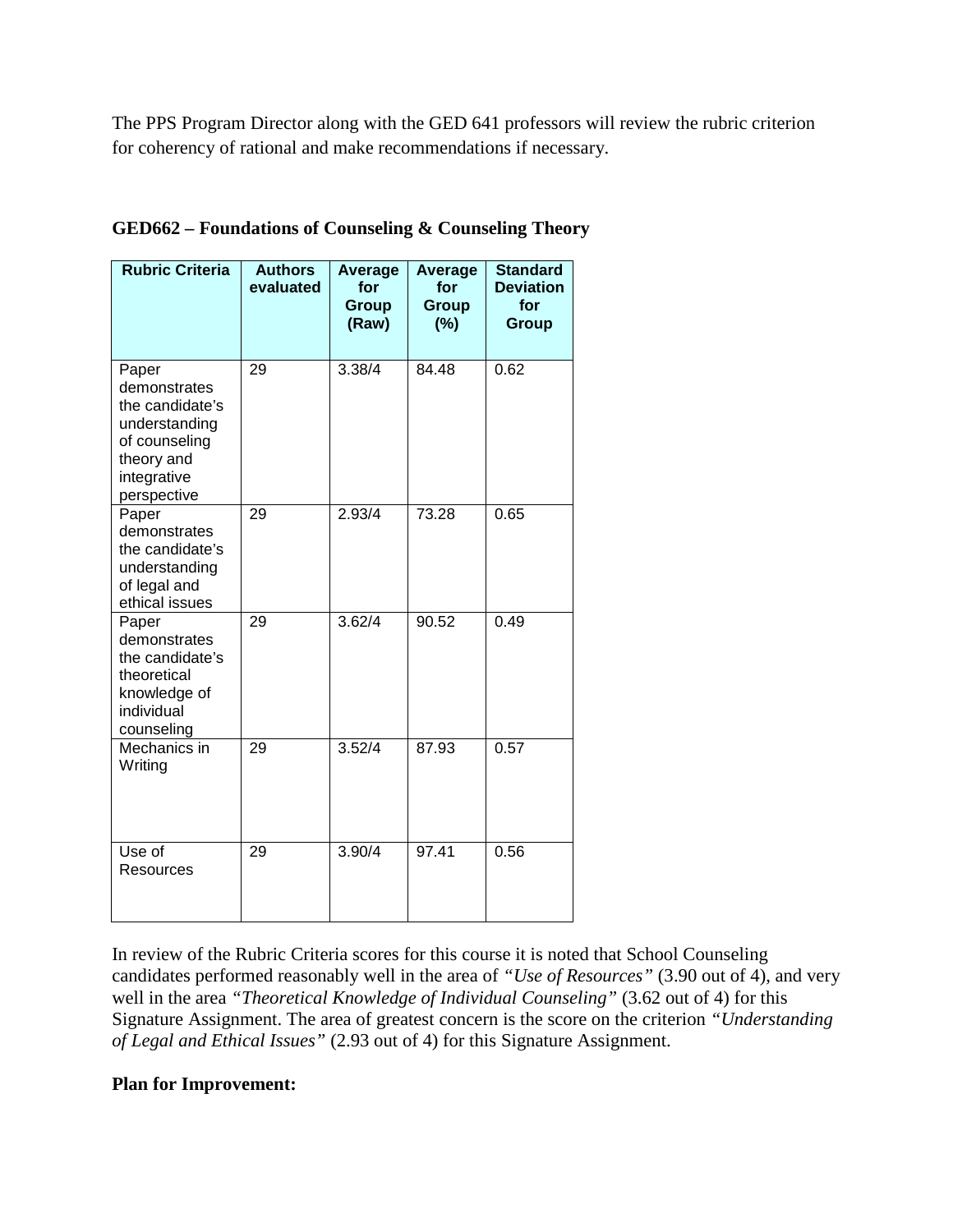The PPS Program Director along with the GED 662 professors will review the rubric criterion related to *"Understanding Legal and Ethical Issues"* for its efficaciousness and coherency of rationale as an expectation in this introductory course. Additionally, they will look at the delivery of curriculum content related to this criterion and identify when it is explicitly taught in this course and throughout the program.

| <b>Rubric Criteria</b>                                                                                     | <b>Authors</b><br>evaluated | Average<br>for<br><b>Group</b><br>(Raw) | Average<br>for<br><b>Group</b><br>$(\%)$ | <b>Standard</b><br><b>Deviation</b><br>for<br><b>Group</b> |
|------------------------------------------------------------------------------------------------------------|-----------------------------|-----------------------------------------|------------------------------------------|------------------------------------------------------------|
| Analysis of the<br>problem is<br>clearly stated<br>using<br>appropriate<br>citations and<br>references     | 37                          | 3.65/4                                  | 91.35                                    | 0.55                                                       |
| Content<br>demonstrates<br>prevention and<br>intervention<br>strategies that<br>can be<br>implemented      | 37                          | 3.54/4                                  | 88.58                                    | 0.74                                                       |
| Demonstrates<br>how knowledge<br>gained can be<br>applied to<br>meeting student<br>barriers to<br>learning | 37                          | 3.64/4                                  | 91.01                                    | 0.51                                                       |
| Demonstrates<br>candidate's use<br>of knowledge in<br>а<br>comprehensive<br>school safety<br>plan          | 37                          | 3.45/4                                  | 86.32                                    | 0.73                                                       |
| Demonstrates<br>candidates<br>ability to use<br><b>APA</b> citation<br>formatting                          | 37                          | 3.36/4                                  | 84.12                                    | 0.73                                                       |

# **GED665 – Safe Schools and Violence Prevention**

In review of the Rubric criteria scores for the Signature Assignment in this course, it is noted that School Counseling candidates performed lower than acceptable on all criteria with scores ranging from 3.65 to 3.36.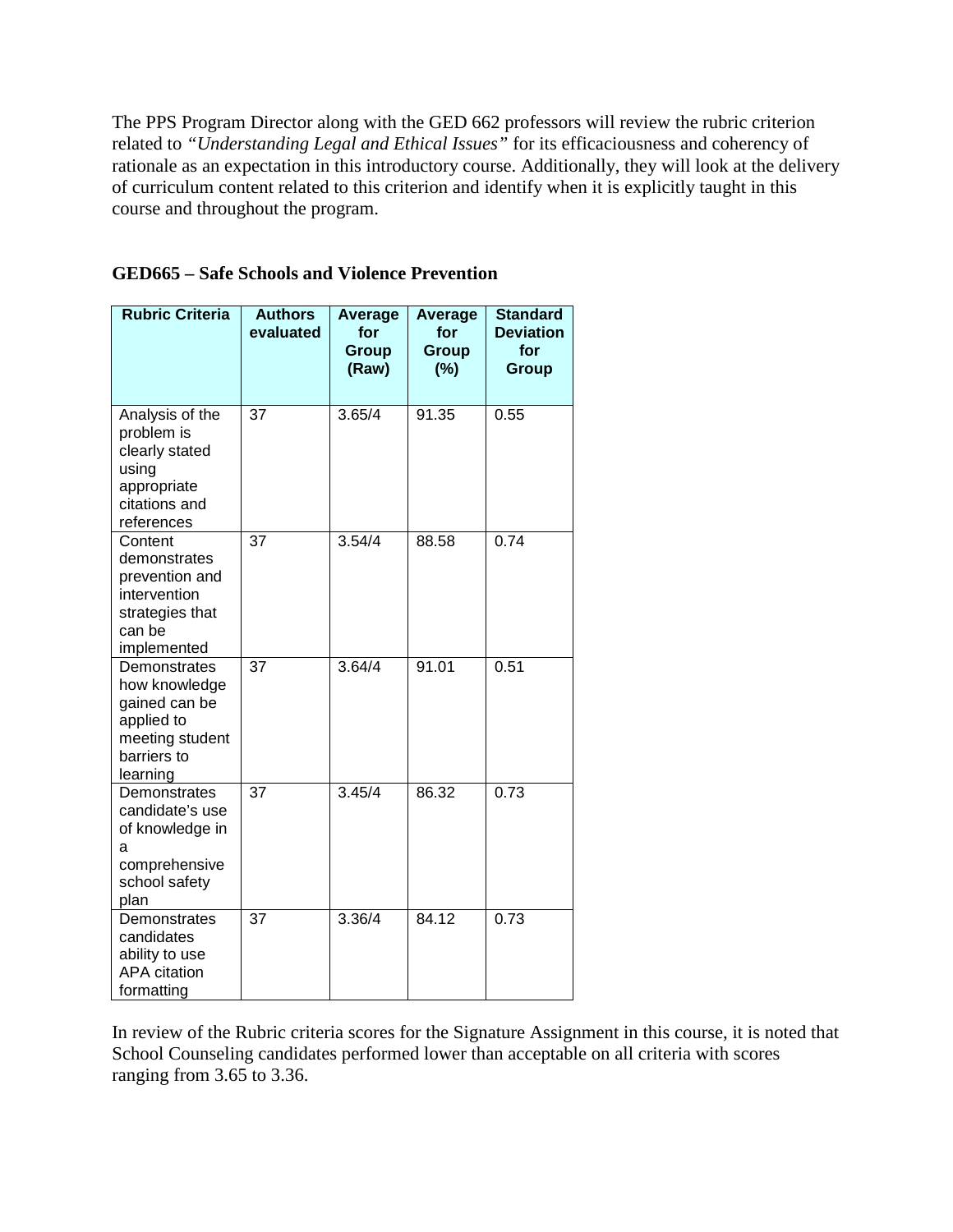### **Plan for Improvement:**

The PPS Program Director along with the GED 665 professors will look at the curriculum content related to these criteria and evaluate how those expectations are explicitly taught in this course.

| <b>Rubric Criteria</b>                                                                       | <b>Authors</b><br>evaluated | Average<br>for<br><b>Group</b><br>(Raw) | Average<br>for<br><b>Group</b><br>(%) | <b>Standard</b><br><b>Deviation</b><br>for Group |
|----------------------------------------------------------------------------------------------|-----------------------------|-----------------------------------------|---------------------------------------|--------------------------------------------------|
| Knowledge of the<br>American School<br><b>Counselor Association</b><br><b>National Model</b> | 45                          | 3.91/4                                  | 97.78                                 | 0.42                                             |
| Communicates clearly<br>and effectively during<br>class presentations                        | 45                          | 3.76/4                                  | 93.89                                 | 0.48                                             |
| Demonstrates<br>knowledge of<br>professional school<br>counseling<br>responsibilities        | 45                          | 3.93/4                                  | 98.33                                 | 0.33                                             |
| Leadership and<br>collaboration                                                              | 45                          | 3.91/4                                  | 97.78                                 | 0.42                                             |

### **GED667A – Comprehensive Counseling and Guidance Programs**

In review of the Rubric Criteria scores for this course it is noted that School Counseling candidates performed well overall in each of the Rubric Criteria areas with scores ranging from 3.93 out of 4 on the criterion *Knowledge of Professional School Counseling Responsibilities* to 3.76 out of 4 on the criterion *Communicates Clearly and Effectively During Class Presentations*. areas and the degree to which the criterion manifest sufficient rigor for the expectations in this course.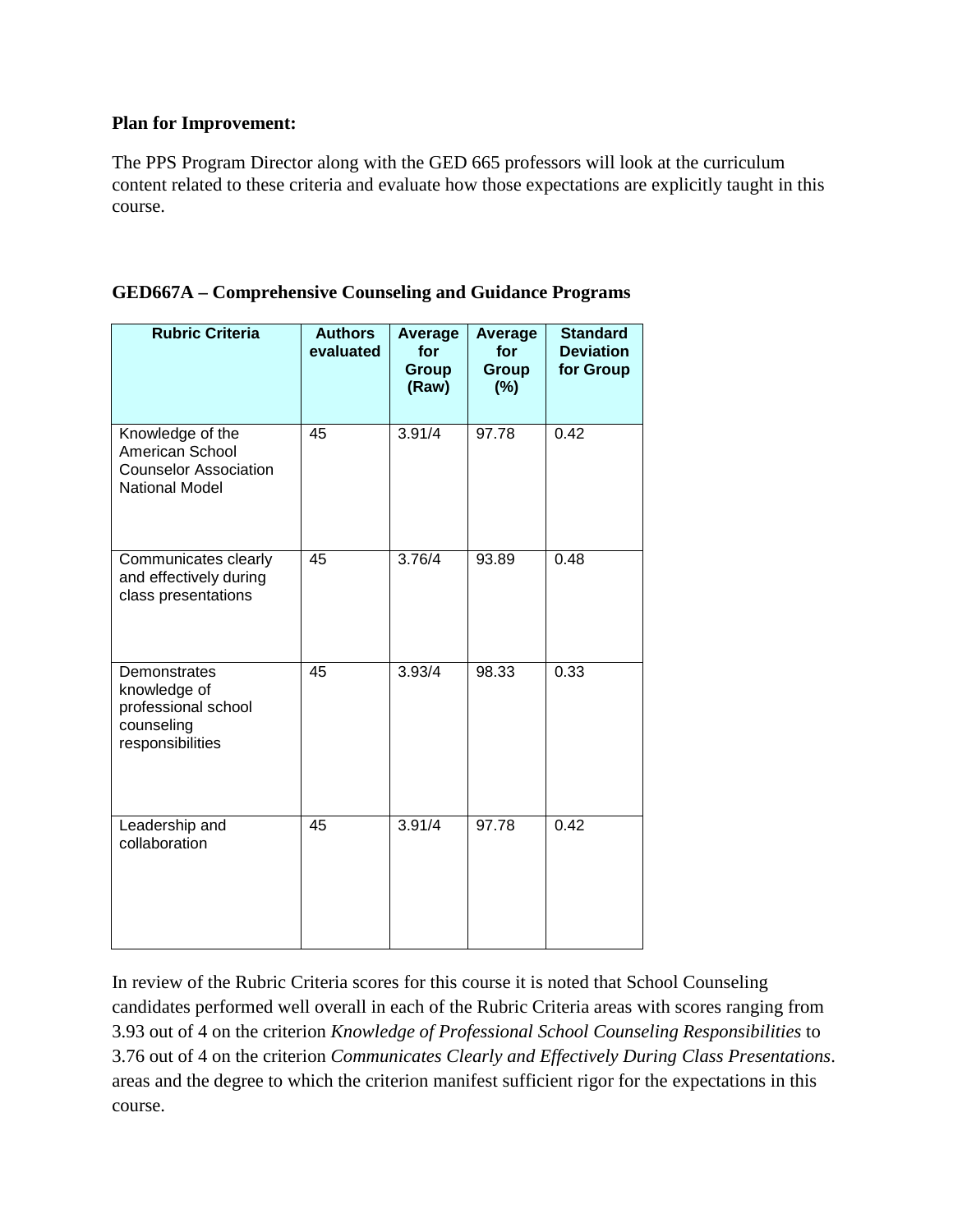### **Plan for Improvement:**

The PPS Program Director along with the GED 667 professors will explore the rubric criterion results and discuss the slight dip in scores throughout the Rubric Criterion for this course.

# **GED667B – Comprehensive Counseling and Guidance Programs**

| <b>Rubric Criteria</b>                                                                                                                                          | <b>Authors</b><br>evaluated | Average<br>for<br><b>Group</b><br>(Raw) | Average<br>for<br><b>Group</b><br>(%) | <b>Standard</b><br><b>Deviation</b><br>for<br><b>Group</b> |
|-----------------------------------------------------------------------------------------------------------------------------------------------------------------|-----------------------------|-----------------------------------------|---------------------------------------|------------------------------------------------------------|
| Category 1: Principal's<br>message which demonstrates<br>collaboration between student<br>support services and<br>administration                                | 28                          | 3.93/4                                  | 98.21                                 | 0.26                                                       |
| Category 2: Student Support<br>Personnel Team demonstrates<br>knowledge of collaboration<br>needed in order to provide<br>comprehensive services to<br>students | 28                          | 3.82/4                                  | 95.54                                 | 0.55                                                       |
| Category 3: School Climate and<br>Safety assessment. Using data<br>to identify the needs of students<br>and address barriers to learning                        | 28                          | 3.68/4                                  | 91.96                                 | 0.61                                                       |
| Category 4: Student Results;<br>utilizing data to develop a<br>comprehensive counseling<br>program                                                              | 28                          | 3.71/4                                  | 92.86                                 | 0.60                                                       |
| Category 5: Community<br>Partnerships/Resources;<br>demonstrating collaboration of<br>service and team-building                                                 | 28                          | 3.82/4                                  | 95.54                                 | 0.39                                                       |
| Category 6: Content                                                                                                                                             | 28                          | 3.93/4                                  | 98.21                                 | 0.26                                                       |

In review of the Rubric Criteria scores for this course it is noted that School Counseling candidates performed well in each area with the exception of *"School Climate and Safety Assessment"* (3.68 out of 4) for this Signature Assignment. Candidates performed very well in each of the other four criteria with scores ranging from 3.93 to 3.71 out of a possible 4 for each.

# **Plan for Improvement:**